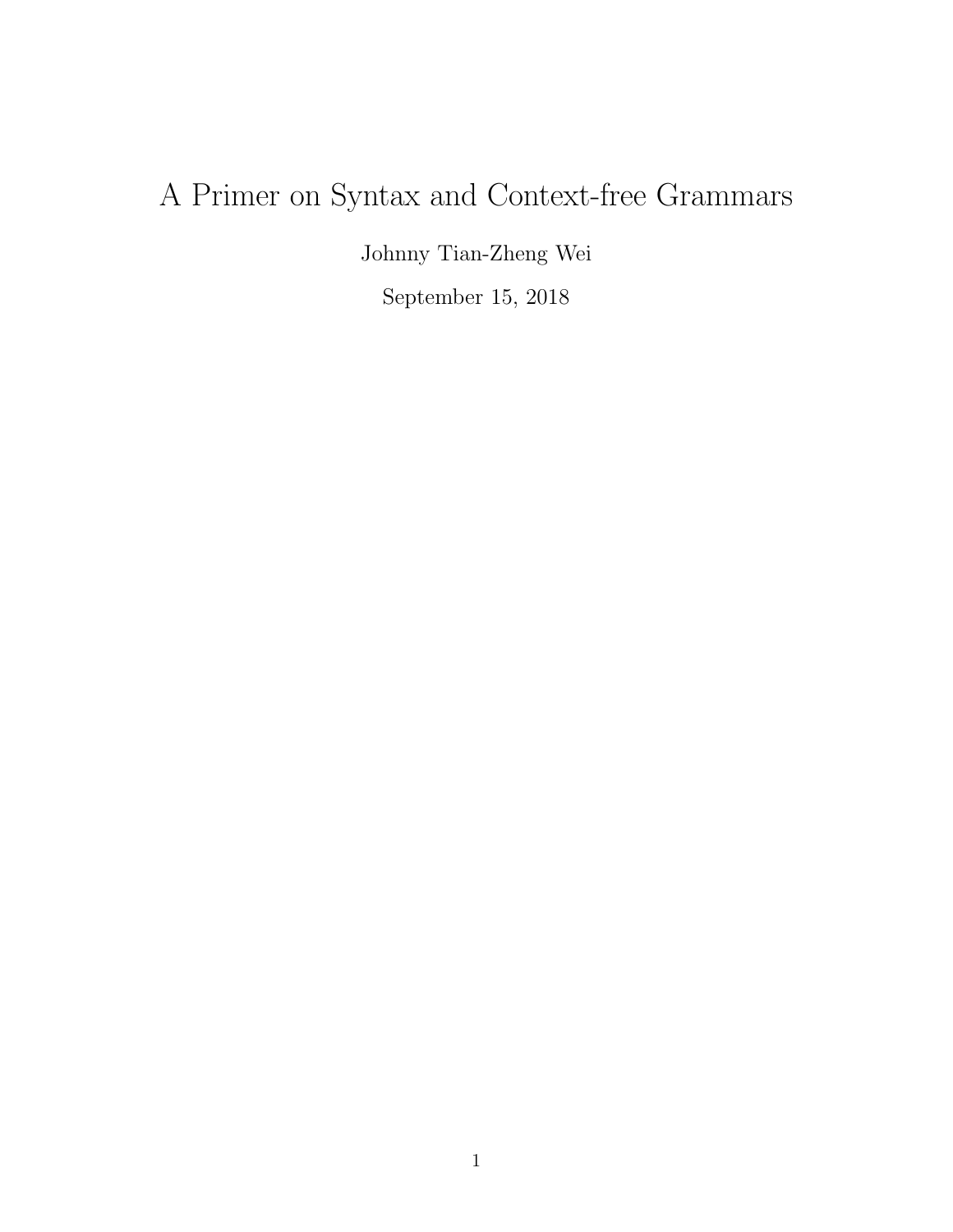## 1 Introduction

Language is often thought to be arbitrary. It is true that there is no limit to the ideas that we may express. The quote below

(1) The ships hung in the sky, much the way that bricks don't.

from Douglas Adams's book, the Hitchiker's Guide to the Galaxy, clearly conveys an imagined scenario that has yet been witnessed by anyone in the past, present, or future. However, a slight rearrangement of (1) below

(2) The ships hung the in sky, much the way that bricks don't.

now no longer sounds like it could have been a sentence Douglas Adams had written - a typo perhaps. Even a small vocabulary provides a combinatorial explosion of possible sequences, yet English is only a small fraction of those. As you and I both can quickly identify the membership of sequences of words within the restricted subset, there must be rules governing what can and cannot be English.

In this tutorial, the main formalism of interest is the context-free grammar, which is a model that recognizes which sentences should be part of English, and which sentences are not. In motivating context-free grammars, we will first give a primer on syntax. Then, We will provide a simple example of a context-free grammar and study its properties.

### <span id="page-1-3"></span>1.1 A Syntax Primer

Syntacticians, linguists who study syntax, define syntax roughly as

The laws that govern how words combine into sentences.

and presupposes what words and sentences are. [\[1\]](#page-8-0) Speakers can agree on most cases of what these are, and we will begin our discussion with our shared notions of words and sentences. The three sentence below highlight the phenomenon that concerns syntax

- <span id="page-1-1"></span>(3) The cat in the hat is delighted.
- <span id="page-1-2"></span>(4) The cat understands that emotional logic floats.
- <span id="page-1-0"></span>(5) \* The in cat the hat is delighted.

where there is a salient difference between  $(5)$  and  $(3, 4)$  $(3, 4)$ , as the former example is a sentence that is inconceivable to be spoken by any English speaker. In the latter two examples, we can agree both are speakable sentences. The study of syntax is built on the assumption that this difference is real, and we are mainly interested in systems that account for this difference. We define [\(3\)](#page-1-1) and [\(4\)](#page-1-2) to be *grammatical*, but [\(5\)](#page-1-0) to be ungrammatical, and use a preceding "\*" to denote the difference. Note that there is also a salient difference in  $(4)$ and [\(3\)](#page-1-1), where [\(4\)](#page-1-2) is non-sensical. Syntax is not interested in this distinction and we leave such details to semanticists.

In [\(3,](#page-1-1)[4,](#page-1-2)[5\)](#page-1-0) I decided the grammaticality of sentences for illustration purposes, a methodology syntacticians term grammaticality judgments. There are two appealing properties of using grammaticality judgments like the ones above to study syntax. First, as an English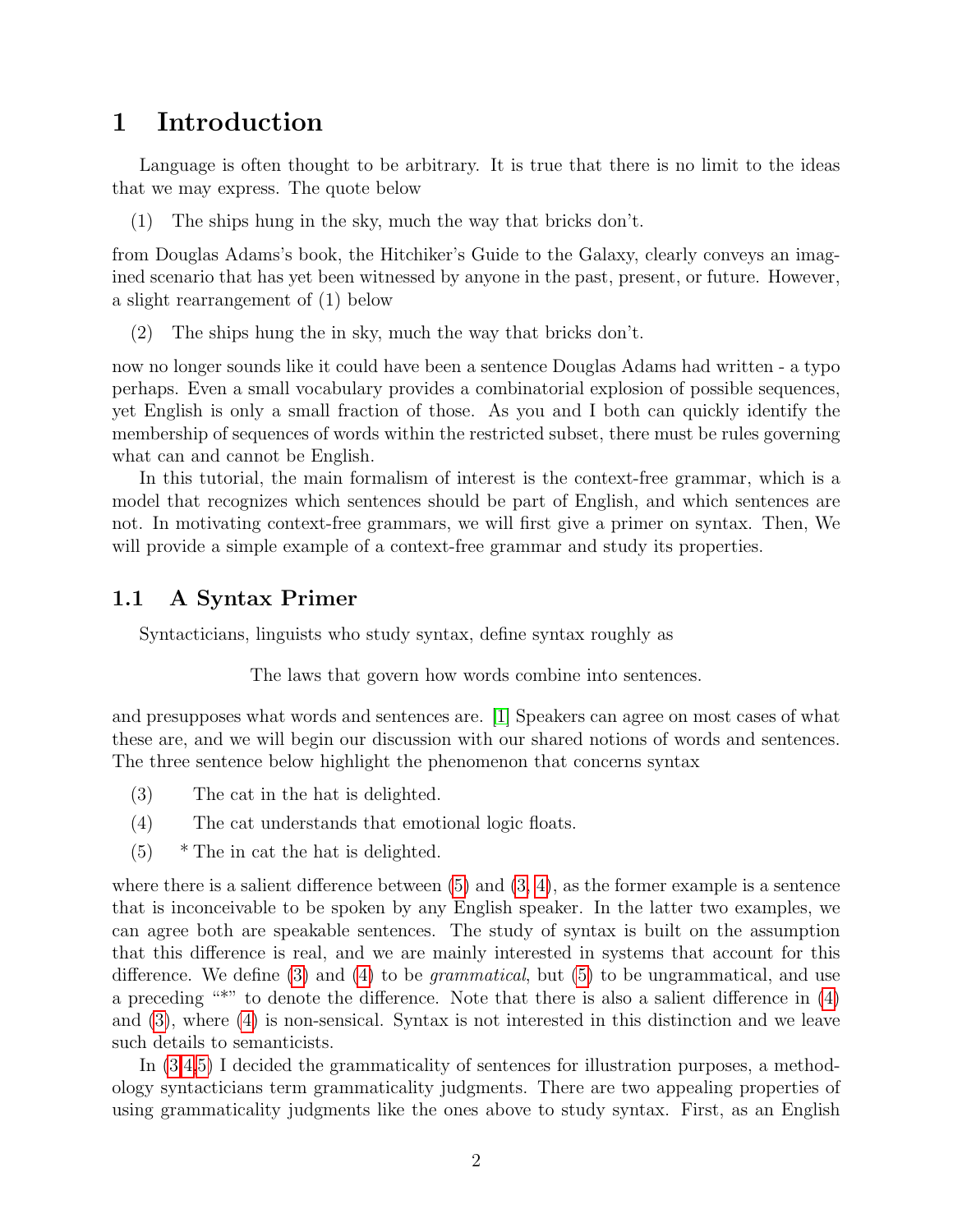speaker, I can reliably posit that since [\(5\)](#page-1-0) is unspeakable to myself, other English speakers will share my intuition (which you will see throughout my tutorial!). Second, we may test sentences with phenomena that are the "edge cases" of our current knowledge of syntax. For instance, the judgments below

- (6) The cat sings.
- (7) The cat sings songs.

might lead us to hypothesize that when "songs" is appended to a grammatical sentence, it continues to be grammatical. A more capable syntactician could think of the counterexamples

- (8) The cat sings songs.
- $(9)$  \* The cat sings songs songs.

which shows, in fact, that our hypothesis need to be revised. This is the bitter sweet moment when we realize that an underlying mechanism is not what it seemed. Grammaticality judgements are the syntactician's main tool for refining our hypothesis of language syntax.

#### 1.2 Observation of Compositionality

With grammaticality judgments, we can make our first set of general observations about the syntax of language. In §[1.1](#page-1-3) we defined syntax to be laws that dictate how words combine into sentences. I focus on combinations, or compositions, of words as the correct perspective towards syntax a priori. Hopefully, this section will convince you of the compositional perspective, and the curious reader may be interested in §3 for results in formal language theory for further justification.

Consider two short sentences

- <span id="page-2-1"></span>(10) Unicorns like cats.
- <span id="page-2-0"></span>(11) \* Unicorns cats like.

where  $(11)$  is an ungrammatical permutation of the grammatical sentence  $(10)$ . It is certainly not the case that the combination of "unicorns", "cats", and "like" is unmeaningful, as  $(10)$ is our grammatical counter-example that uses the same three words. Evidently, the order of the words in [\(11\)](#page-2-0) did not allow for a composition as in [\(10\)](#page-2-1).

We should begin our observations from words, the elementary units in our definition of syntax. Let's extend our notion of grammaticality contiguous subsequences of sentences, or fragments, as to whether they have compositional meaning. For the sentence

(12) The cat rides real unicorns.

we list some of the fragments and judge their grammaticality below

- <span id="page-2-2"></span>(13) The cat
- $(14)$  \* cat rides a
- <span id="page-2-3"></span>(15) rides real unicorns
- <span id="page-2-4"></span>(16) real unicorns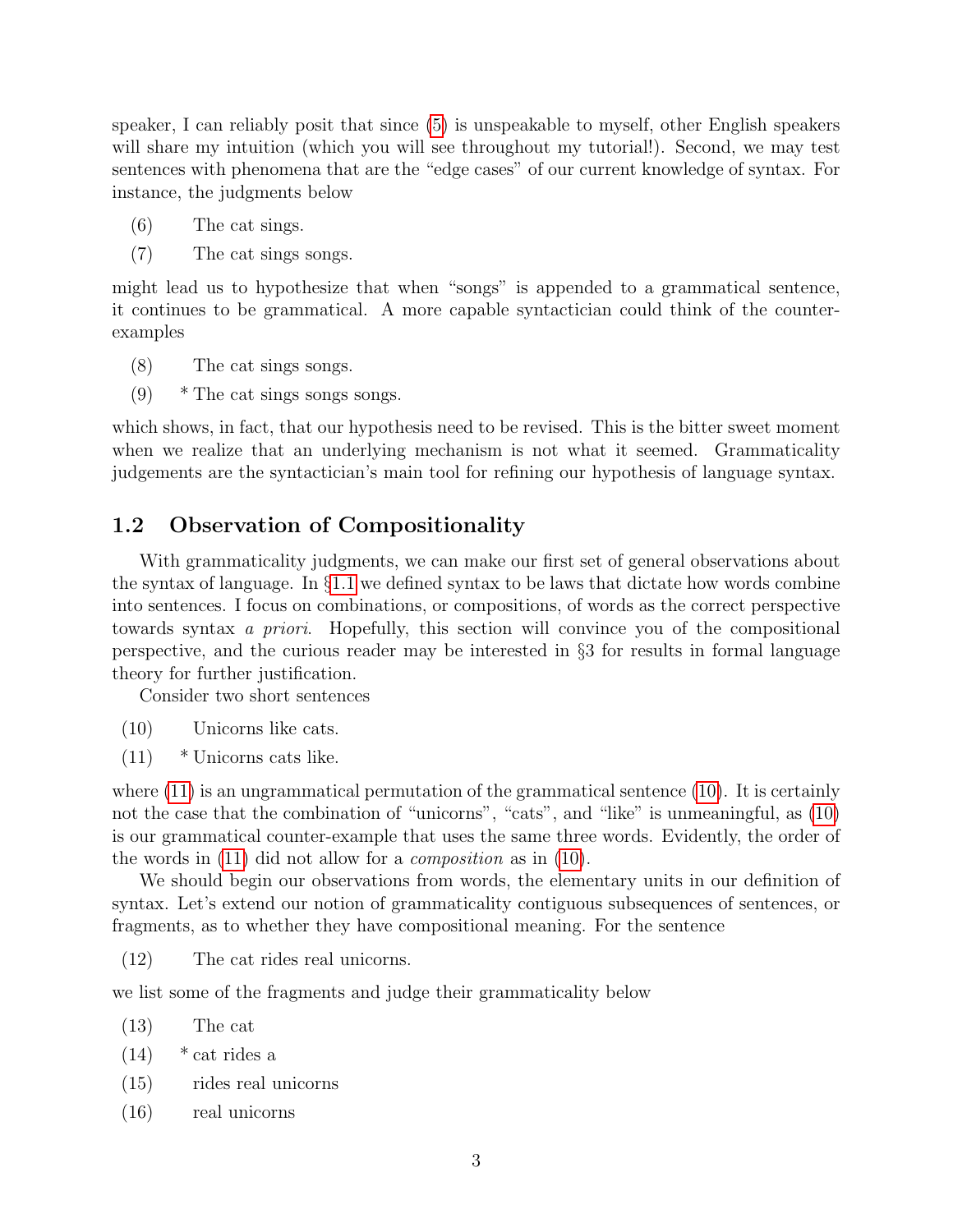where my judgments reflect whether I think the fragment is grammatical. That is, [\(13,](#page-2-2) [15,](#page-2-3) [16\)](#page-2-4) have some composition of meaning, even when it is non-sensical as in [\(16\)](#page-2-4).

A game of madlibs is appropriate to deduce the properties of compositions that are grammatical. To start our investigation, we will hold our right-hand word as a constant "the". If I have the fill-in-the-blank question as

<span id="page-3-0"></span>
$$
\underline{\text{the}} \qquad (1)
$$

what words may go in the right-hand blank? In [\(13\)](#page-2-2) we know that "cat" is one. My intuition further tells me "unicorn", "girl", or "fish" also allow for grammatical compositions. We see that this right-hand blank seems to permit composition when the proposed word is a noun (excluding proper nouns). Further, the left-hand blank can be replaced with determiners such as "a" or "one". In general, a determiner followed by a noun composes to form a grammatical fragment. The composed fragment is termed a constituent in linguistics.

We will now investigate the compositional properties of one such constituent "the cat" with the form above. Is this constituent a noun or a determiner? We can play the same madlib game to deduce the answer. Interestingly, "the cat" somehow has a category that is not accepted by [\(1\)](#page-3-0), in either the right or left-hand blank. It seems like



where the constituent formed by a determiner and noun, labelled by "??", is evidently neither a noun or a determiner, or else "the the cat" and "the cat dog" would be grammatical. The trees above are intended to show the hierarchical composition of constituents, and "\*" in this context denotes a non-existent composition rule, which explains the ungrammaticality of the fragments. Lets give the constituent "??" the name "Noun Phrase" as the meaning of the composed phrase is mainly carried by the noun.

We just deduced a (very simple) syntactic rule! This syntactic rule tells us that a sequence of a "Determiner" and a "Noun" can combine, but the combination of the two takes on a new category "Noun Phrase". We might decide to write down our rule in our theory of syntax as a three-tuple

(Noun Phrase, Determiner, Noun)

which denotes that a determiner and noun can form a noun phrase.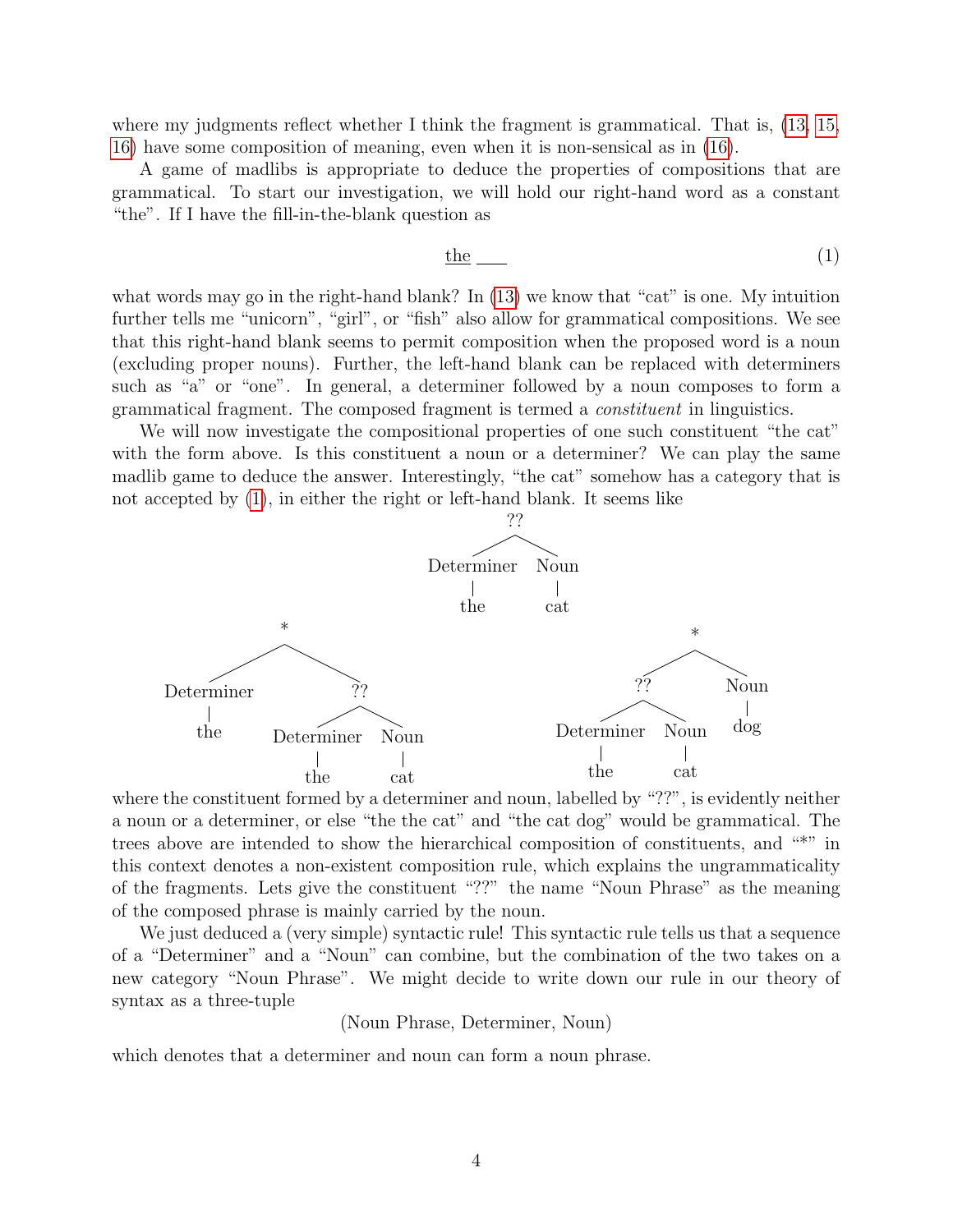#### 1.3 More Rules

The observation of compositionality gives us a starting point to write grammars, a system of rules that describe what is grammatical, and what isn't. To build a small grammar that explains the grammaticality of a subset of English sentences containing a transitive verb, I will quickly list two extra rules with examples.

In addition to the rule derived from §1.2, we have grammatical fragments

- (17) kisses the cat
- (18) kisses a unicorn

to deduce that (Verb Phrase, Verb-Transitive, Noun Phrase) is a rule of our grammar. Finally, we observe that full grammatical sentences can be formed as in

<span id="page-4-0"></span>(19) A unicorn kisses the cat.

when two fragments apply the rule (Sentence, Noun Phrase, Verb Phrase) to compose into a sentence, and no further rule is applied.

With these three rules, we may sketch a rudimentary grammar. Let's say that our grammar decides a sentence is grammatical, if it is a composition of two grammatical noun phrase and verb phrase fragments. The definition of a grammatical noun or verb phrase then depends on the two other rules in our system. Under the rules of our grammar, [\(19\)](#page-4-0) contains compositions for a grammatical sentence, as seen in

(20) [[A unicorn] $_{NP}$  [kisses [the cat] $_{NP}$  $|_{VP}$ ]s

where the brackets denote the valid compositions, and the constituent labels were abbreviated with their initials. Alternatively, we may visualize a hierarchy of compositions as such



Knowing that there exists such a valid composition within the rules of our grammar, we say that [\(19\)](#page-4-0) is accepted by our grammar. In other words, grammars define a language (formal language, a collection of strings), which contains all the sentences it accepts. The model deems a sentence grammatical if it is within its language. Syntacticians' goal is to define a grammar whose language is exactly English.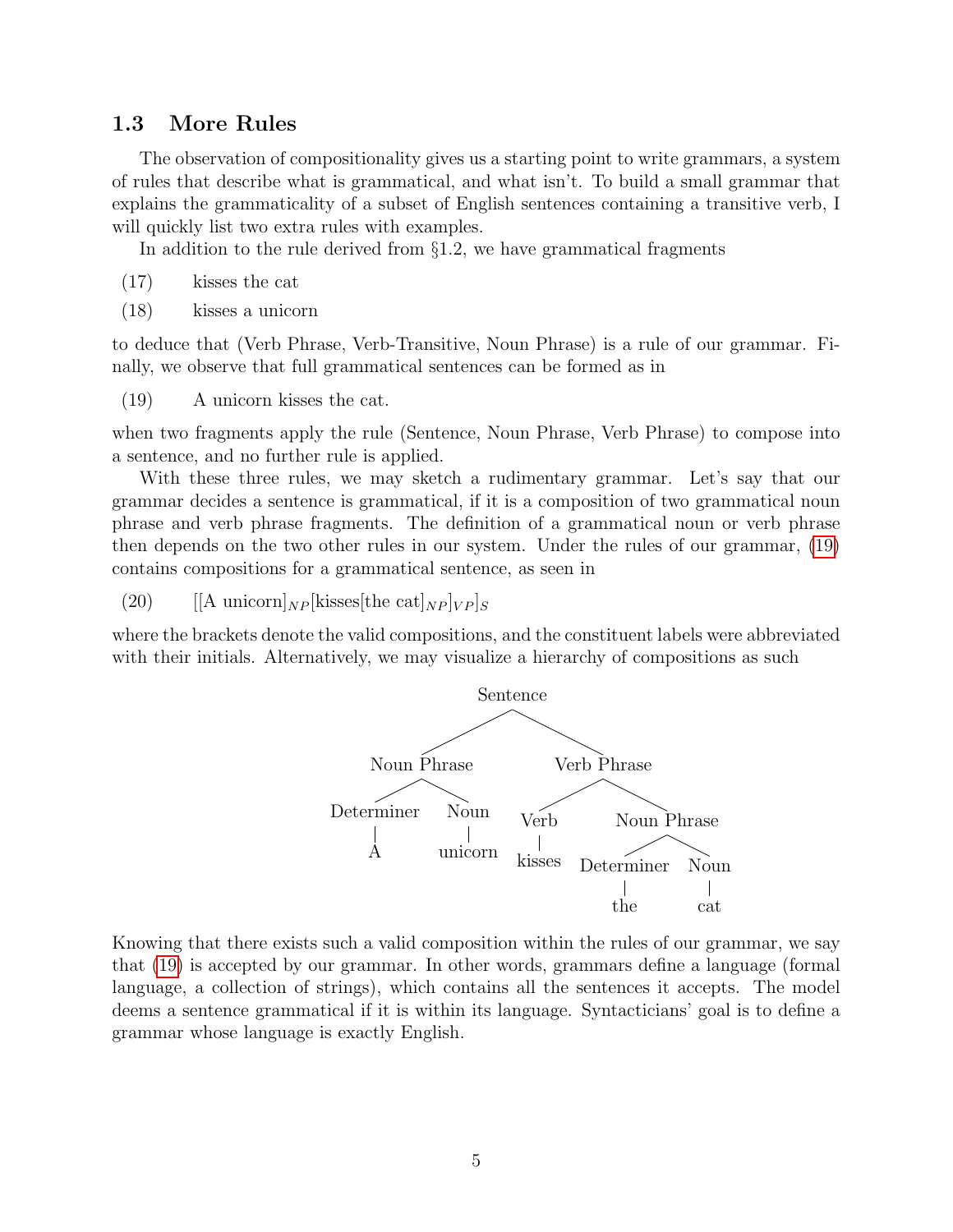## 2 Context-free Grammars

We can use context-free grammars (CFGs) to formalize our notion of compositionality, and begin an elementary theory of syntax. The CFG formalism adopts a "top-down" view of our rules. Instead of applying the rules to combine words into fragments and fragments into sentences, we can generate a sentence, starting from the final constituent label of sentence or "S" as our start symbol. This start symbol then branches out to two non-terminals: verb phrase and noun phrase constituents which we abbreviate as "VP" and "NP". Therefore we represent the three-tuple (Sentence, Noun Phrase, Verb Phrase) alternatively as

 $S \rightarrow NP VP$ 

and we recursively repeat this generation process to non-terminals. Eventually, we apply a rule that generates a word given a category. An example would be

 $DT \rightarrow the$ 

and "the" is termed a terminal symbol. This rule explicitly states the syntactic category of a given word. More on how and why we adopt top-down generation in §2.2.

#### 2.1 Definition

We adopt the notation used in Michael Collins' course notes. [\[2\]](#page-8-1) A context-free grammar (CFG) is a 4-tuple  $G = (N, \Sigma, R, S)$  where:

- 1. N is a finite set of non-terminal symbols.
- 2.  $\Sigma$  is a finite set of terminal symbols.
- 3. R is a finite set which includes the rules of the form  $X \to Y_1Y_2$  or  $X \to T$ , where  $Y_i \in N$  for  $i = 1 \dots n$  and  $T \in \Sigma$ .
- 4.  $S \in N$  is a distinguished start symbol.

We will give an example of a simple grammar of a transitive verb. Let us define  $G_{kiss}$  as:

$$
N = \{S, NP, VP, V, DT, N\}, S = S, \Sigma = \{\text{the, a, cat, unicorn, kisses}\}
$$

with non-terminal rules

$$
S \rightarrow NP VP
$$
  
NP  $\rightarrow$  DT N  
VP  $\rightarrow$  V NP

and terminal rules

$$
DT \rightarrow theDT \rightarrow aN \rightarrow catN \rightarrow unicornV \rightarrow kisses
$$

We will refer to  $G_{kiss}$  in the sections that follow.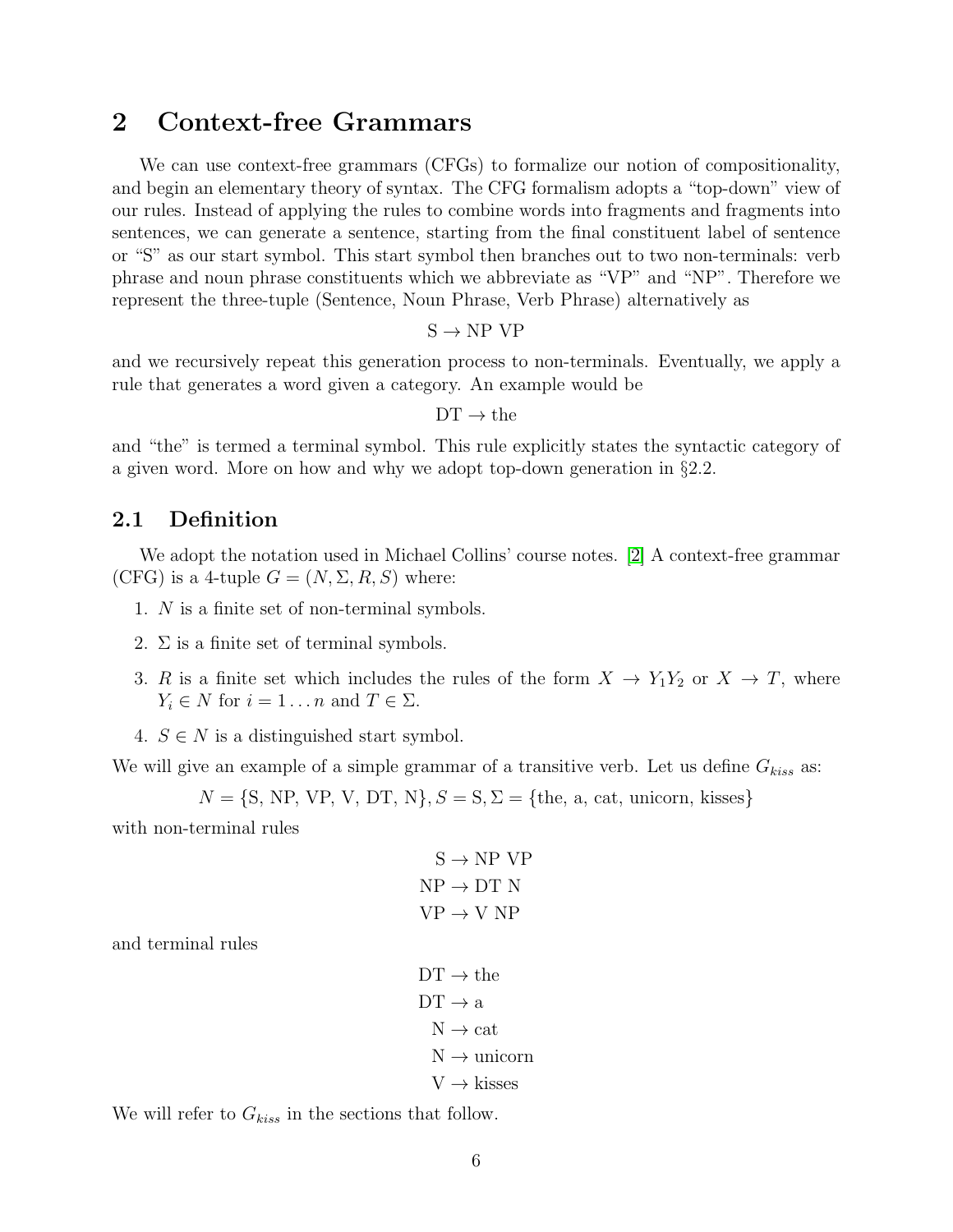#### 2.2 Left-most Derivations

Refer to  $G_{kiss}$ . A left most derivation is a sequence of strings  $s_1 \ldots s_n$ , where

- 1. We begin with  $s_1 = S$ , a single start element.
- 2. The final derivation  $s_n \in \Sigma^*$ , consisting of terminal symbols only.
- 3. Each intermediate derivation  $s_i$ , where  $i = \{2, \ldots, n\}$ , is derived by picking the leftmost non-terminal X in  $s_{i-1}$  and replacing it with a  $\beta$  where  $X \to \beta \in R$ .

A example derivation in  $G_{kiss}$  is given below.

 $s_1 = S$  $s_2 = NP VP$  $s_3 = DT N VP$  $s_4$  = the N VP  $s_5$  = the cat VP  $s_6$  = the cat V NP  $s_7$  = the cat kisses NP  $s_8$  = the cat kisses DT N  $s_9$  = the cat kisses a N  $s_{10}$  = the cat kisses a unicorn

Derivations may be visually represented as trees. The corresponding trees for the derivation above is



where  $s_{10}$ , the final derivation, is the yield of the tree. We use left-most derivations to define the language of a context-free grammar. For a given sentence, if there exists a derivation whose yield is the sentence, then it is within the grammar's language. Alternatively, all sentences from a valid derivation are within the language of the grammar.

For  $G_{kiss}$ , it defines all the sentences that are of the form "a/the cat/unicorn kisses a/the cat/unicorn", which means there are 16 acceptable sentences. Certainly not a great model for English, as many actual grammatical sentences are excluded. Interestingly, there are no valid derivations for many ungrammatical sentences of English as well, which means it would correctly reject a lot of ungrammatical sentences. The sentence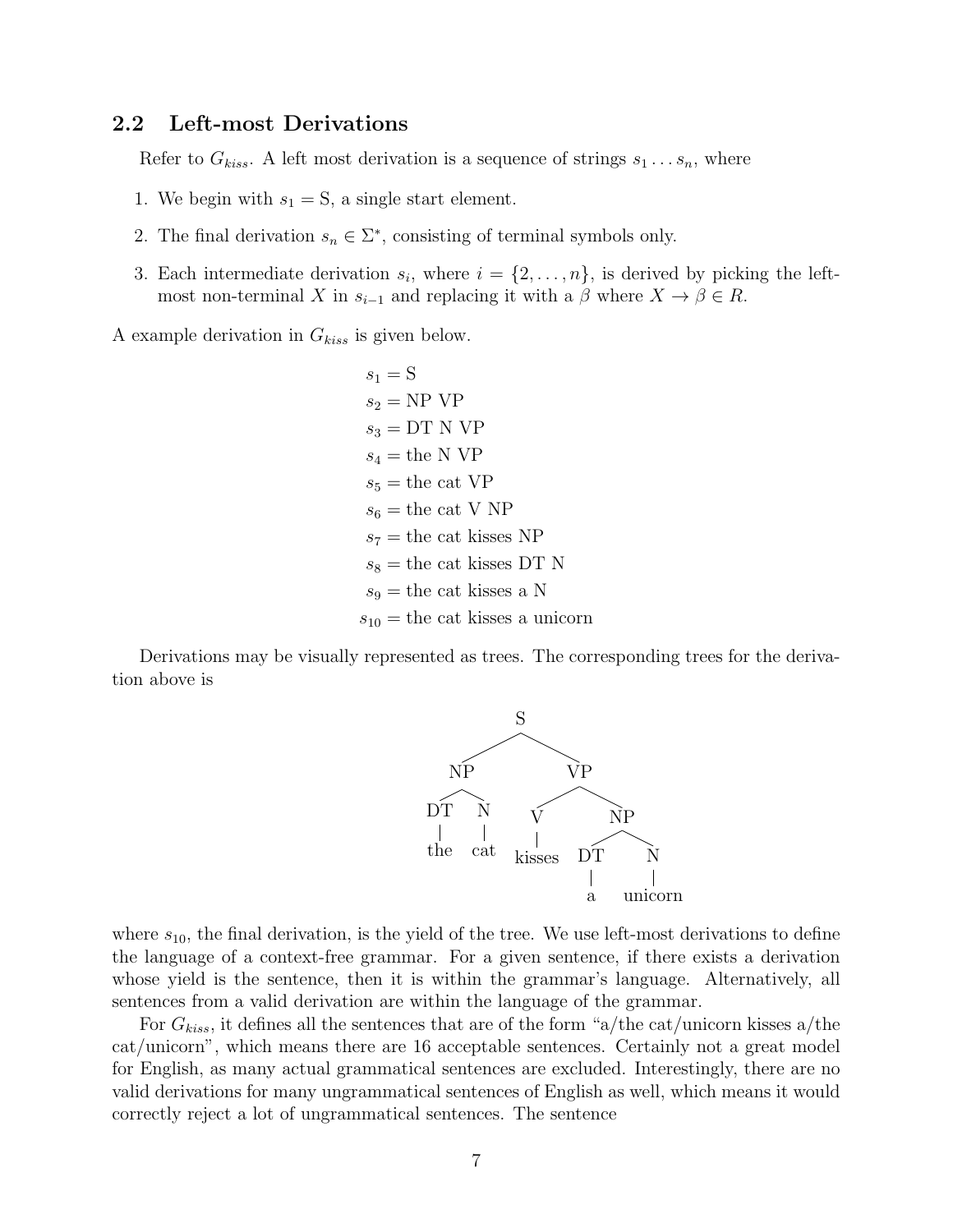$(21)$  \* the the the a

(22) \* cat unicorn kisses

have no left-most derivations in our grammar and are correctly rejected. It is now up to the reader to develop a better theory of English grammar than I have here.

# 3 The Chomsky Hierarchy (Optional)

The section explains, in most basic terms, why context-free grammars are generally better models of language. The reader wishing to understand these results will need some prerequisite knowledge to formal language theory. The Chomsky Hierarchy describes the hierarchy of expressiveness of grammar formalisms. At the lowest rung of the hierarchy, regular grammars are the least expressive. Context-free grammars can describe all those languages regular grammars can, and more. There are a few more hierarchies that encompass the context-free languages and more, such as context-sensitive grammars. At the highest rung, Turing machines can describe any language.

Regular grammars, those that can be described by a finite state automaton, cannot describe recursion such as those found in center embedding constructions of relative clauses<sup>1</sup>

(23) A man [that a woman [that a child [... ] knows] loves]

where we use brackets to denote nesting structure. Therefore, we believe the grammar of English cannot be regular. In contrast, context-free grammars have the capability to describe these strings. Now if our language were just context-free, syntax would be solved. However, "respectively" constructions in english such as

(24) The square roots of 16, 9 and 4 are 4, 3 and 2, respectively.

exhibit context-sensitivity.<sup>2</sup> You cannot write a context-free grammar that accepts only the set of strings  ${ABC, AABBCC, ...}$  (convince yourself!). Now should we conclude that language is context-sensitive? These constructions are rare, and context-sensitive grammars describe languages beyond the capacity of human language performance. Therefore, syntacticians believe natural language to be context-free, with some context-sensitive rules.

## 4 Conclusion

In this tutorial, we reviewed elementary syntactic theory and wrote a context-free grammar to explain a small subset of English sentences. Grammars defined a language, and sentences that were in the language were deemed grammatical in our grammar. In syntax, we are interested in deducing grammars that define a language that is exactly English.

What's next? We did not cover those context-free grammars that contained sentences which had more than one derivation. This is a prominent feature of English, where sentences like "the cat saw the unicorn with a telescope" has an ambiguous sentence structure. I hoped this tutorial kindles your curiosity in syntax to investigate on your own, and helped you appreciate the complexities of natural language. Cheers!

<sup>1</sup>[https://en.wikipedia.org/wiki/Center\\_embedding](https://en.wikipedia.org/wiki/Center_embedding)

<sup>2</sup><martin.kleppmann.com/2008/08/26/context-sensitive-constructions-in-english.html>